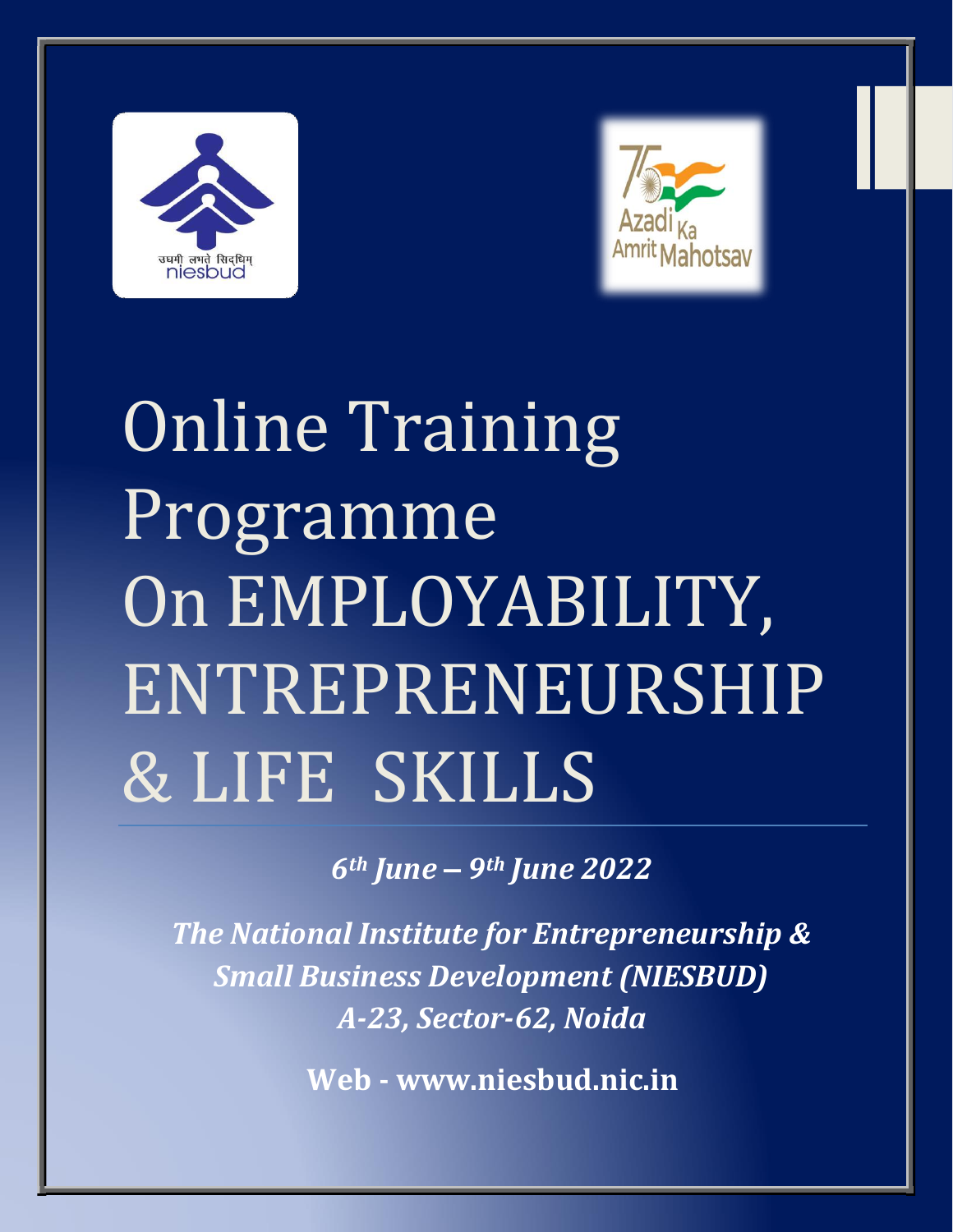#### **About NIESBUD**



The National Institute for Entrepreneurship and Small Business Development is a premier organization of the Ministry of Skill Development and Entrepreneurship, engaged in training, consultancy, research, etc. in order to promote entrepreneurship and Skill Development. The major activities of the Institute include Training of Trainers, Management Development Programmes, Entrepreneurship-cum-Skill Development Programmes, Entrepreneurship Development Programmes and Cluster Intervention. NIESBUD has provided training to 12,37,307 persons till date through 46,837 different training programmes since inception. This includes 5,011 international participants hailing from more than 145 countries throughout the globe.

## **ONLINE TRAINER'S TRAINING PROGRAMME ON EMPLOYABILITY ENTREPRENEURSHIP & LIFE SKILLS**

There has been a great deal of emphasis on developing entrepreneurship in the country to promote first generation entrepreneurs. Realizing the effective role of entrepreneurship in the process of industrialization in the developed countries, India and others developing nations viewed this as an effective measure to develop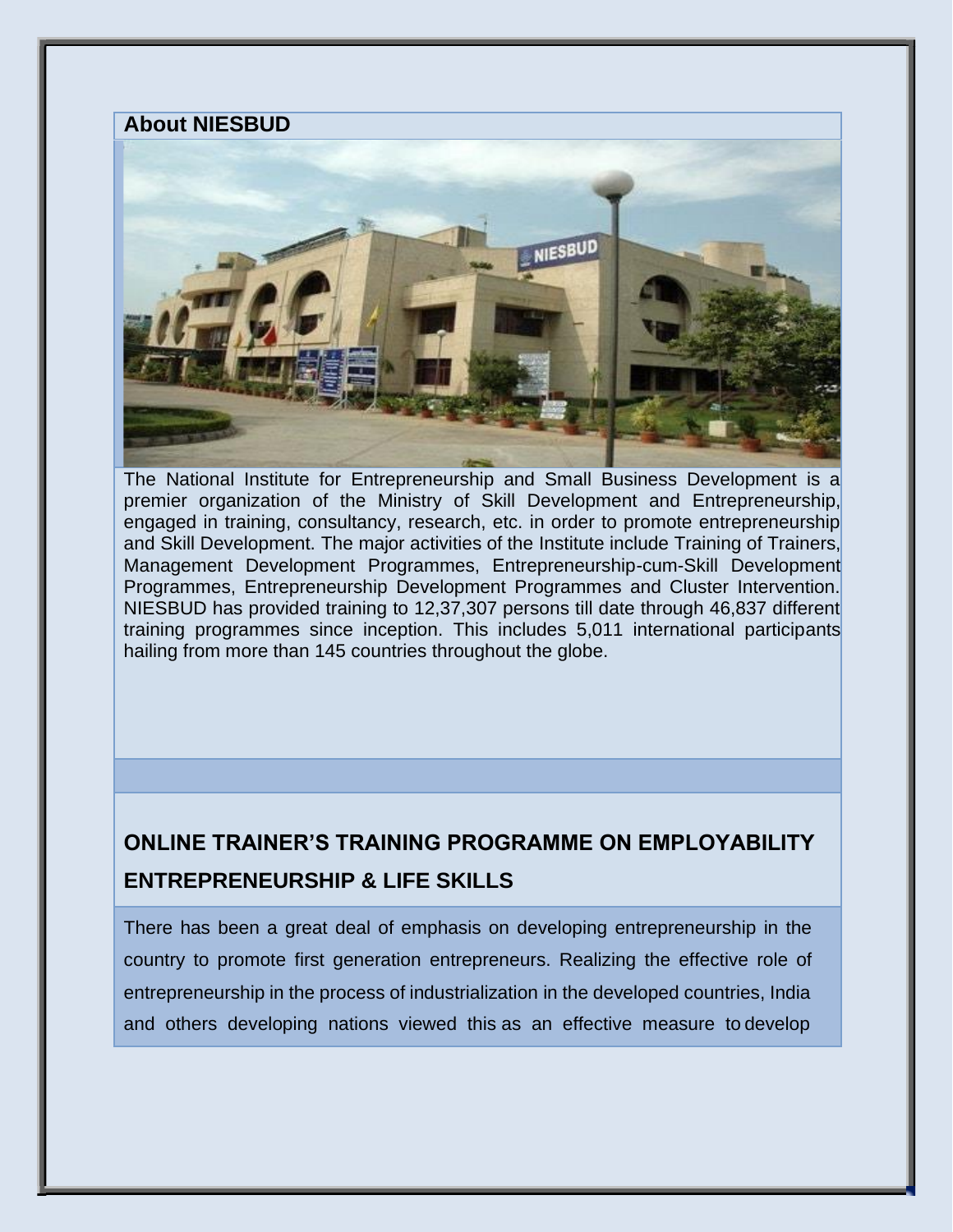entrepreneurship to promote national production, balanced regional development, and dispersal of economic power and provide better employment opportunities.

It was stressed by researchers that the economic backwardness of a region might be attributed largely to inadequacy of the supply of entrepreneurship in the region. If this deficiency can be removed by developing entrepreneurship, the problem of unemployment will be solved and the region will be able to compete with the rest of the country. Moreover, it is a fact that the youth (18-35 age) contribute Forty percent (40%) of the total population of India. Therefore, it is important to encourage youth to take up entrepreneurship as a career for the growth and development of the country. Over the past few years, the government through various ministries has launched various skill development training programmes in the Country and tried to develop and enhance the skills of youth, so that they may be easily getting the employment in the market. The 2009 Skill and Entrepreneurship Development Policy clearly specified that skills-related training should become outcome-focused and linked to jobs and employability.

The vision of the national policy is over all human resource development and outcome in the form of enhancing their skills and ability according to the demand of industries. This will enhance the employment opportunities for the youth of the country. But again the question arises as the employability scenario; to how much skill youths can be observed by the Industries or by market. The NSDA, NSDC, NSDF and 33 Sectors Skill Councils (SSCs) and 187 Training partners are acting as a catalyst in developing and enhancing the Skill of the youths according to the need of the industries.

Under this mission, the Ministry of Skill Development and Entrepreneurship has taken the initiative of promoting and spreading the Entrepreneurship Culture by including Entrepreneurship in the Skill training Programmes. NIESBUD has been conducting the Trainers Training Programmes on Employability, Entrepreneurship and Life skills for the trainers of NSDC partners on a regular basis and have received an overwhelming response from the participants. The ToT developed by NIESBUD for the trainers under PMKVY 2.0 is an attempt to orient trainers on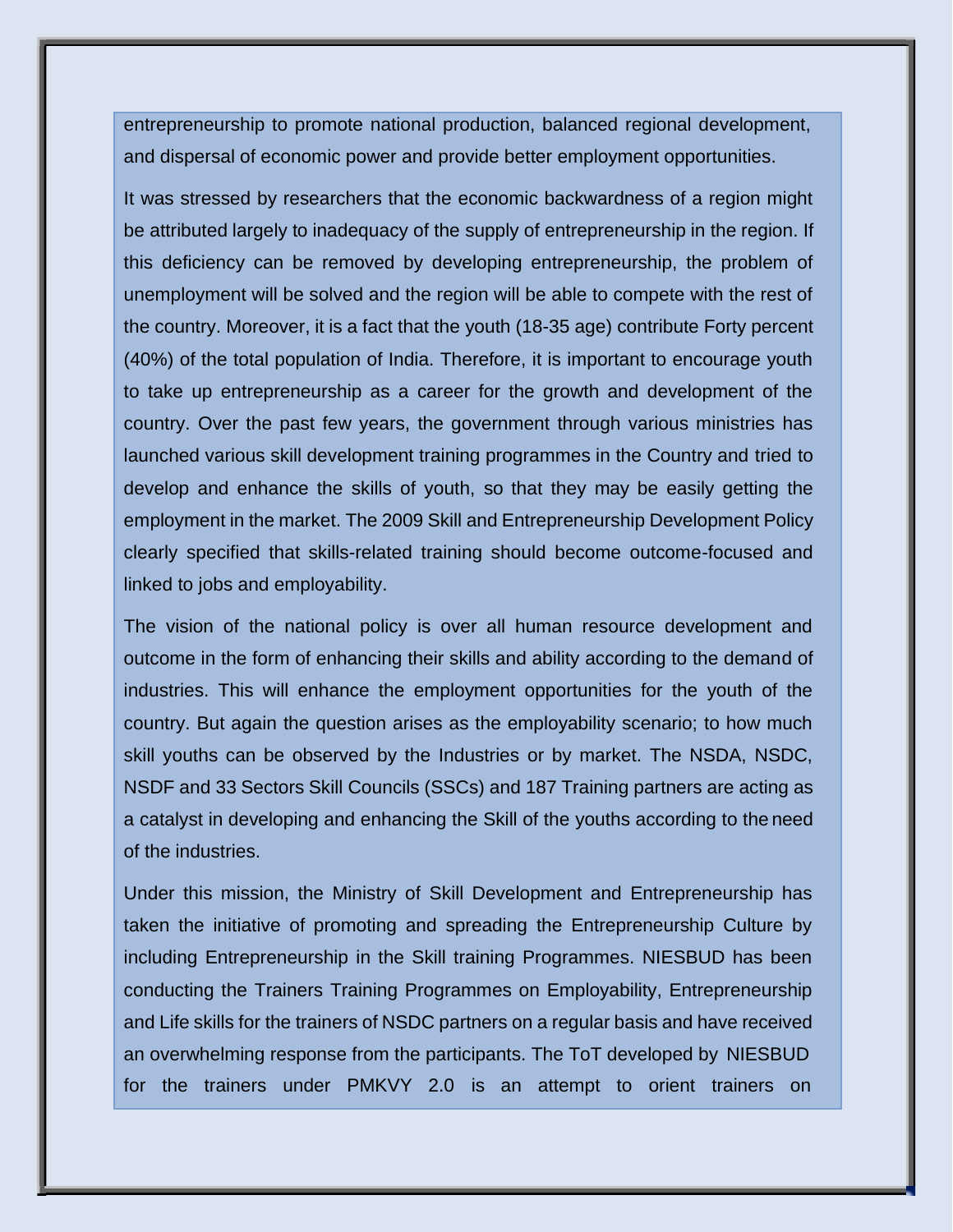Entrepreneurship. The purpose of the ToT is to build the capacity of the trainers, so that they will be able to encourage, guide, and motivate the PMKVY beneficiaries from the very initial stages of the program towards entrepreneurship & selfemployment.

The Institute has taken the initiative to start online training programme for the training partners of NSDC. NIESBUD has designed the online Trainer's Training Programme on Employability, Entrepreneurship and life Skills for the NSDC training Partners all over India. The outcome of this training will be that the Trainers will enhance their skill on entrepreneurship and will be able to give proper Counseling and guidance to the students who want to set up their enterprises.

#### **OBJECTIVE**

The major objective of the training programme is to upgrade the knowledge and skills of the PMKVY Trainers on Entrepreneurship, so that they will be able to guide and counsel the PMKVY trainees on entrepreneurship. The broad objectives are:

- **To impart Knowledge on Entrepreneurship;**
- **To upgrade the knowledge and skills of the participants on Entrepreneurial Motivation;**
- **To acquaint the participants about entrepreneurial opportunities;**
- **To aware the participants about the support ecosystem;**
- **To impart the basic management skills;**
- **To promote viable enterprises in rural areas; and**
- **To upgrade the knowledge and skills of the participants on preparation of the financial project report for setting up the enterprises.**

#### **COURSE CONTENTS**

- **Micro Lab**
- **Achievement Motivation;**
- **Entrepreneurship education-why;**
- **Interface with successful Entrepreneur;**
- **Entrepreneurial Opportunities;**
- **Entrepreneurship Support Eco-System**
- **Business opportunities Identification;**
- **Warket Survey;**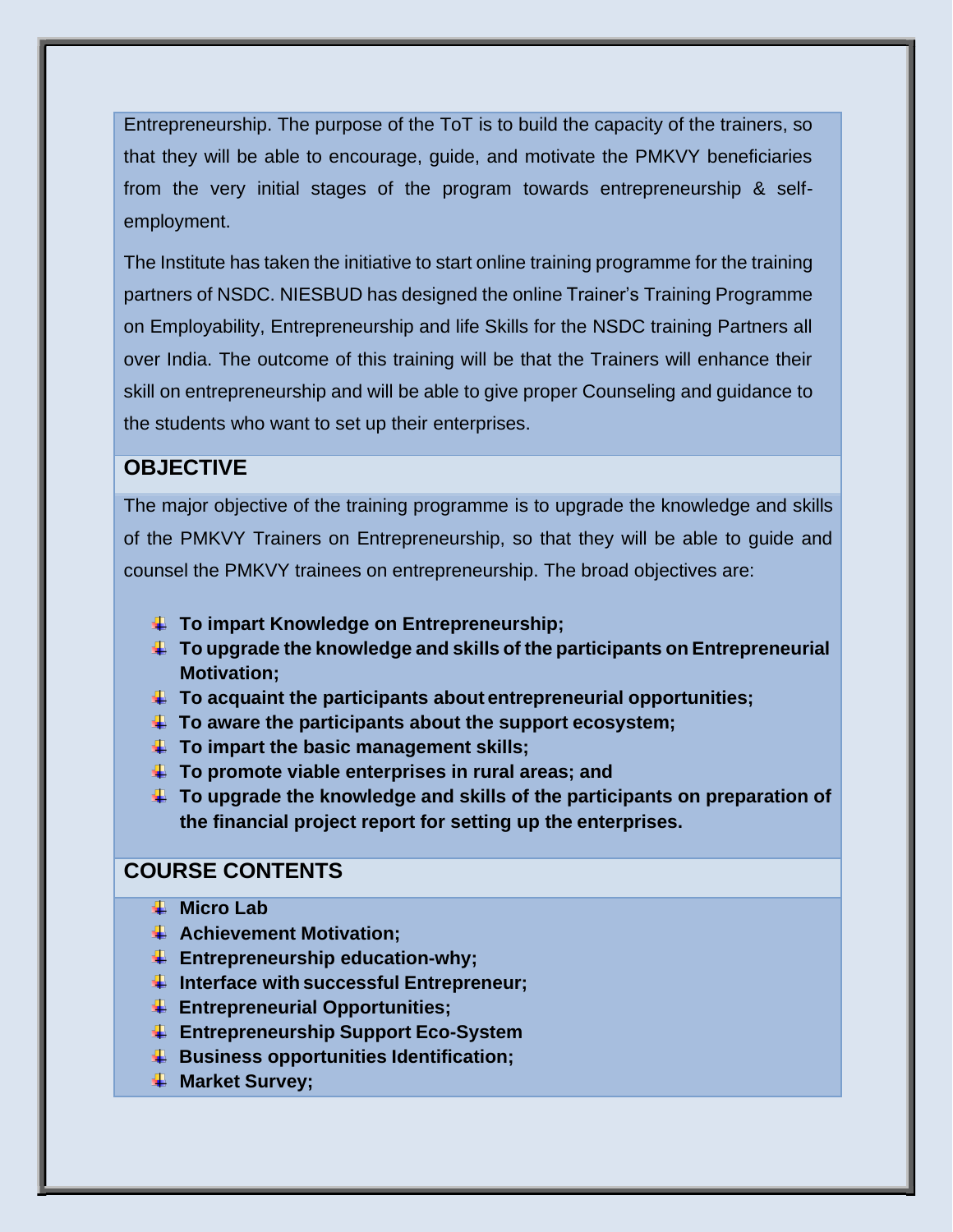- **Preparation of Business Plan;**
- **Basic of Management**

#### **PROGRAMME METHODOLOGY**

The programme methodology consists of lecture, discussions, exercises, case studies and assignments. The training methodology will employ a Facilitated Learning Approach. It will be a mix of facilitator led courses which will have in-house and practical activities along with self-learning sessions.



#### **SESSION PLAN**

The sessions will focus on the knowledge, skill, attitude and practice framework to bring about the desired change. The sessions are designed keeping in mind the role of PMKVY Trainers in the entrepreneurship ecosystem. The session will cover broader aspects of entrepreneurship, entrepreneurial motivation, and supporting nano and micro enterprise, networking and leveraging other government schemes and polices of supporting entrepreneurship, effective liasioning with banks for loans, preparation of business plan and management of enterprise. The sessions for the programme are: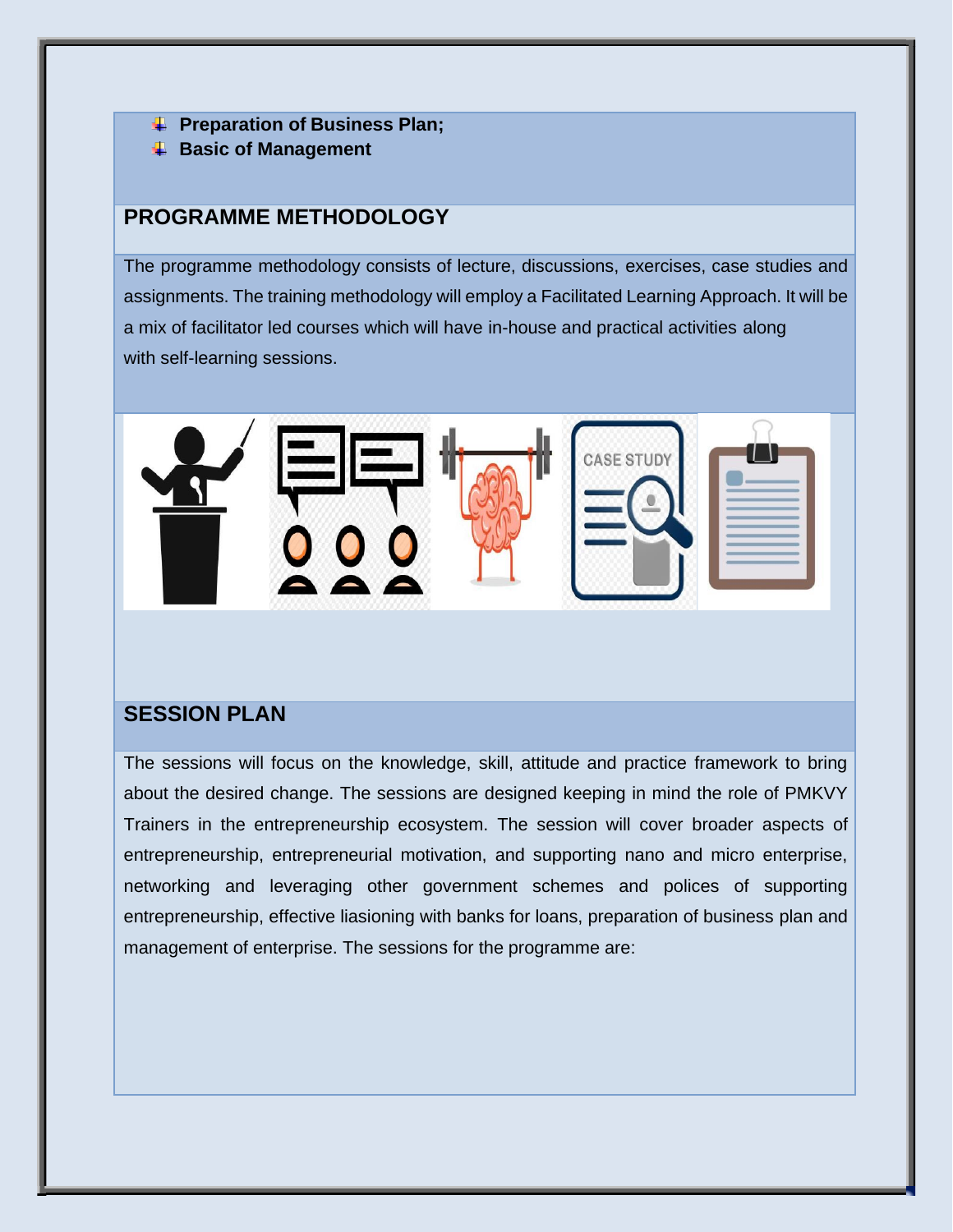

**Why Entrepreneurship - Concept & Importance**

**Life Skills/ Employability Skills**

**Entrepreneurial Motivation**

**Characteristics of an Entrepreneur**

**Business Opportunities Identification**

**Entrepreneurship Support Eco-System**

**Digital Literacy**

**Health, Habits, Hygiene and Safety**

**Market Survey**

**Enterprise Management**

**Financial Lliteracy**

**Procedure and Formalities for Bank Finance**

**Business Plan/ Project Report**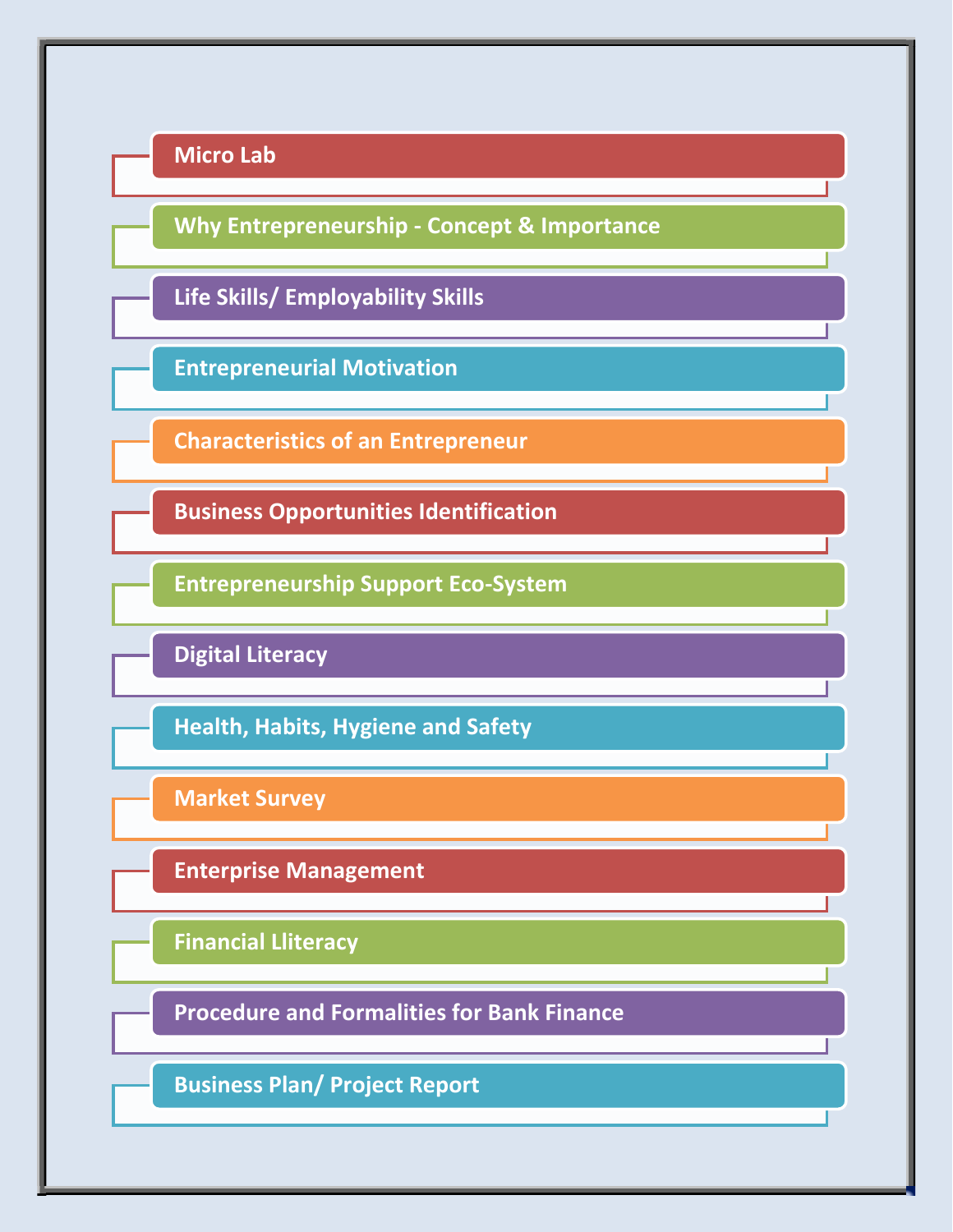| <b>SESSION</b>                                                                              | <b>Faculty</b>          | <b>SESSION DETAILS</b>                                                                                                                                                                                                                                                                                                                                                                                                                                                                                                                                                                                                                                                                                                            |
|---------------------------------------------------------------------------------------------|-------------------------|-----------------------------------------------------------------------------------------------------------------------------------------------------------------------------------------------------------------------------------------------------------------------------------------------------------------------------------------------------------------------------------------------------------------------------------------------------------------------------------------------------------------------------------------------------------------------------------------------------------------------------------------------------------------------------------------------------------------------------------|
| <b>MICRO LAB</b>                                                                            | <b>Guest Faculty</b>    | The session objective is to upgrade<br>the knowledge and skills of the<br>participants on how to conduct<br>micro lab .The session will help<br>them introduce themselves to the<br>other participants when participants<br>don't know each other. The micro<br>lab is the most effective tool to begin<br>interest<br>engage the<br>and<br>to to<br>encourage the participation<br><b>of</b><br>attendees in a meeting or a training<br>or team building session. By the end<br>of the session, the participants will<br>be able to understand that a well-<br>selected icebreaker makes people<br>comfortable enough to speak up.                                                                                               |
| <b>WHY</b><br><b>ENTRPRENEURSHIP -</b><br><b>CONCEPT</b><br><b>AND</b><br><b>IMPORTANCE</b> | <b>Dr. Poonam Sinha</b> | The session objective is to upgrade<br>the knowledge and skills of the<br>participants on<br>importance<br><sub>of</sub><br>entrepreneurship in education. The<br>session will help the participants to<br>understand why it is important to<br>entrepreneurship<br>integrate<br>in<br>education system. By the end of this<br>module, the trainees would be able<br>to understand that entrepreneurship<br>education<br>aids<br>students<br>from<br><b>various contract to the state</b><br>socioeconomic<br>backgrounds to think outside the<br>box and nurture unconventional<br>skills. It<br>talents and<br>creates<br>opportunities,<br>social<br>ensures<br>justice, instills confidence<br>and<br>stimulates the economy. |
| LIFE.<br><b>SKILLS</b><br><b>AND</b><br><b>EMPLOYABILITY</b>                                | <b>Guest Faculty</b>    | The session objective is to upgrade<br>the knowledge and skills of the<br>participants on life skills<br>and<br>employability . The session will help<br>the participants to understand the<br>life skills and employability through                                                                                                                                                                                                                                                                                                                                                                                                                                                                                              |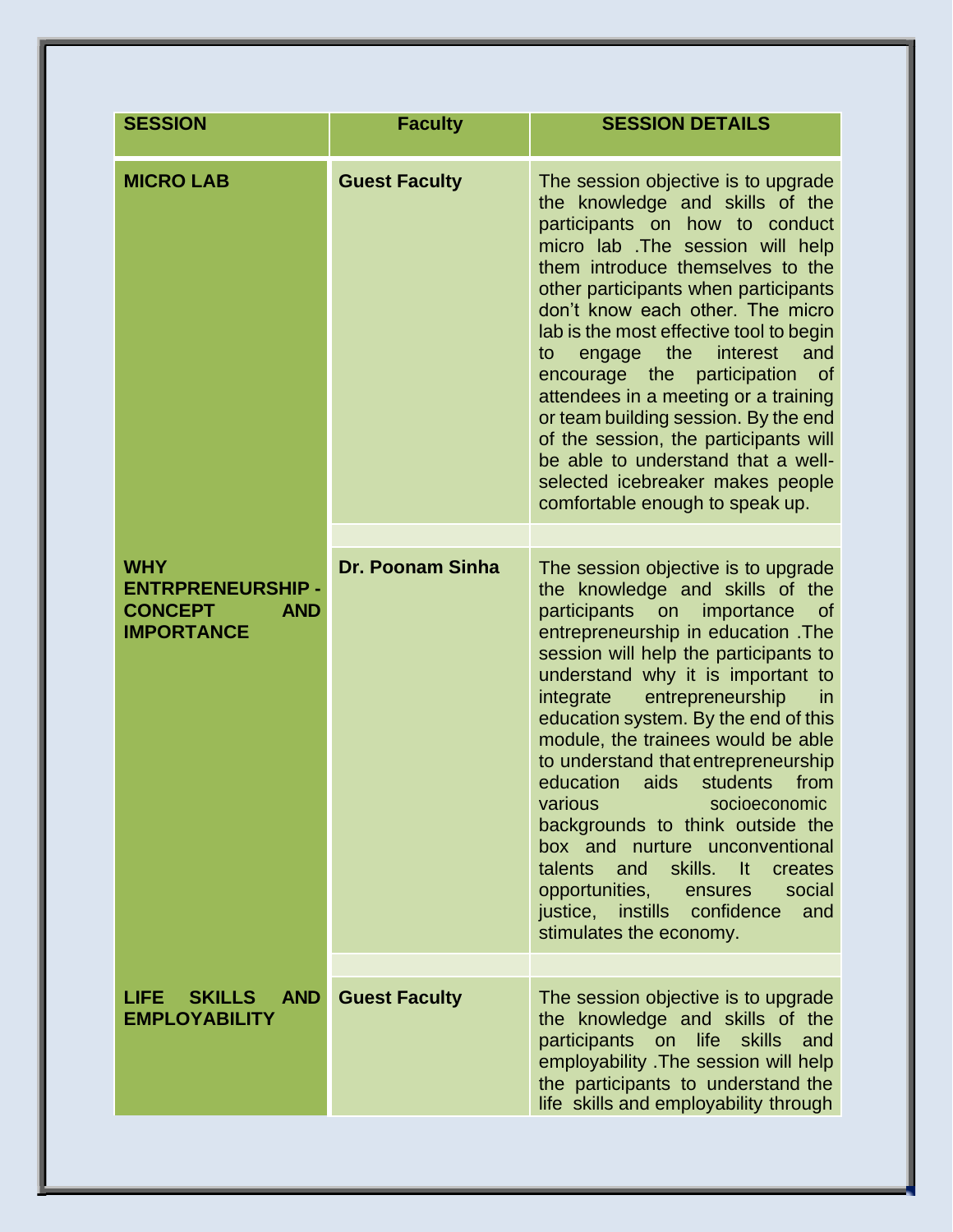|                                                                        |                         | various behavioral exercises. The<br>trainees would<br>able<br>be<br>to<br>understand that Life skills<br>are<br>abilities for adaptive and positive<br>behavior that enable humans to<br>deal effectively with the demands<br>and challenges of life. Employability<br>Skills will help understand the skills<br>that makes a student employable,<br>besides Hard Skills, Employability<br>skills play an important role in<br>building professional careers.                                                                                                                                                                                                                                                                                                                                                                                                        |
|------------------------------------------------------------------------|-------------------------|-----------------------------------------------------------------------------------------------------------------------------------------------------------------------------------------------------------------------------------------------------------------------------------------------------------------------------------------------------------------------------------------------------------------------------------------------------------------------------------------------------------------------------------------------------------------------------------------------------------------------------------------------------------------------------------------------------------------------------------------------------------------------------------------------------------------------------------------------------------------------|
| <b>ENTREPRENEURIAL</b><br><b>MOTIVATION(EMT)</b>                       | <b>Guest Faculty</b>    | Entrepreneurship motivation is a<br>practical laboratory consists of<br>design<br>scientifically<br>behavioral<br>exercises where participant will get<br>an opportunity to analyze self<br>through learning from feedback<br>approach, also get the opportunity<br>to manage self. The behavioral<br>exercises<br>on<br>entrepreneurial<br>motivation in Individual and group<br>will motivate the participants to take<br>up entrepreneurship as a career.<br>The session objective is to upgrade<br>the knowledge and skills of the<br>participants on entrepreneurial<br>motivation . The session will help the<br>participants to<br>understand<br>the<br>process of transforming an ordinary<br>individual<br>to<br>powerful<br>a<br>who<br>businessman,<br>can create<br>in<br>opportunities<br>and<br>helps<br>maximizing wealth and economic<br>development. |
|                                                                        | <b>Dr. Poonam Sinha</b> |                                                                                                                                                                                                                                                                                                                                                                                                                                                                                                                                                                                                                                                                                                                                                                                                                                                                       |
| <b>CHARACTERSTICS</b><br><b>OF</b><br><b>AN</b><br><b>ENTREPRENEUR</b> |                         | The session objective is to upgrade<br>the knowledge and skills of the<br>participants on characteristics of an<br>entrepreneur. The session will help<br>the participants to understand the<br>different characteristics through<br>various behavioral exercises and                                                                                                                                                                                                                                                                                                                                                                                                                                                                                                                                                                                                 |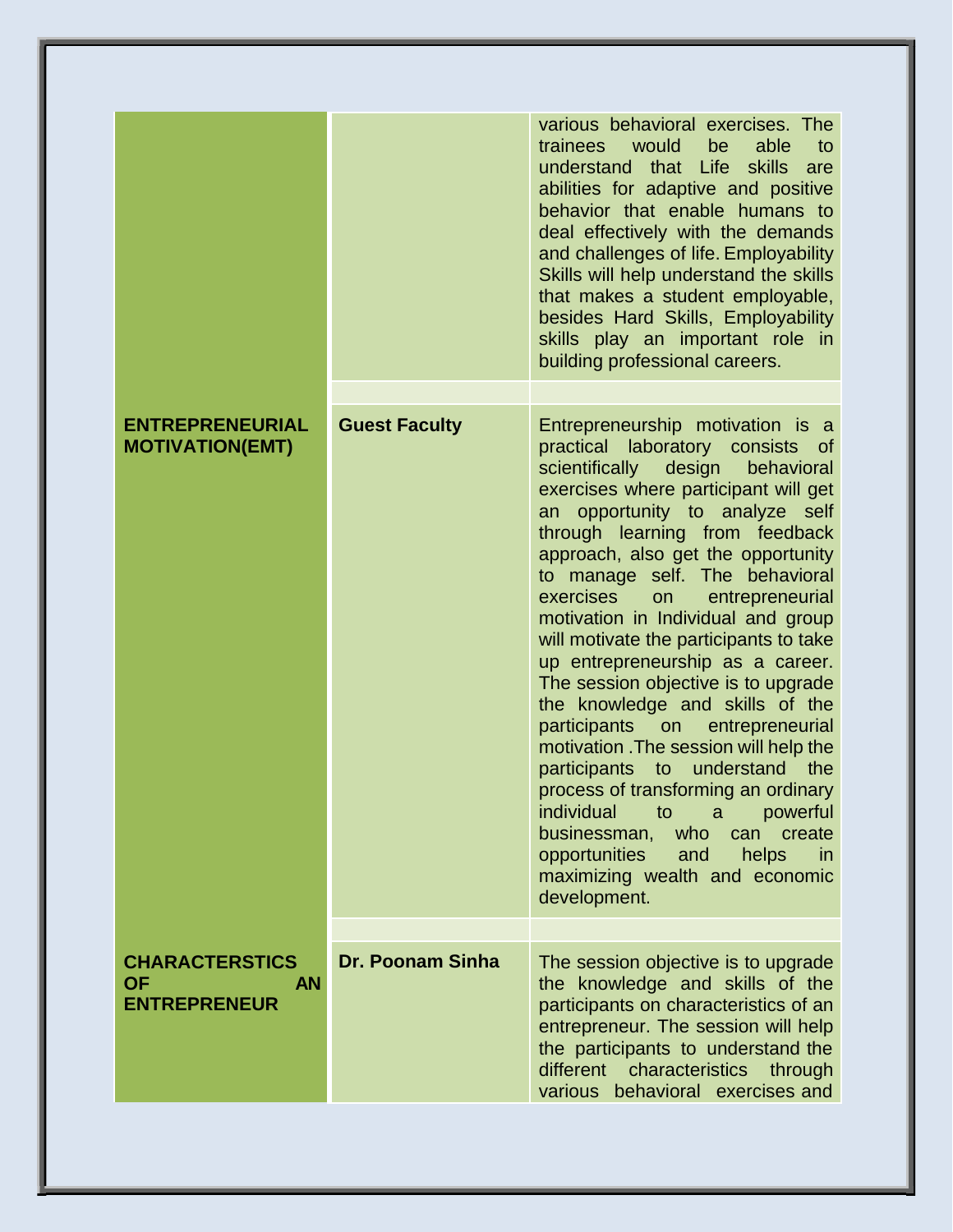|                                                                    |                                            | case studies. The trainees would be<br>able to understand what are the<br>different characteristics required to<br>become an entrepreneur by the end<br>of this module.                                                                                                                                                                                                                                                                                                                                                                                                                                                                                              |
|--------------------------------------------------------------------|--------------------------------------------|----------------------------------------------------------------------------------------------------------------------------------------------------------------------------------------------------------------------------------------------------------------------------------------------------------------------------------------------------------------------------------------------------------------------------------------------------------------------------------------------------------------------------------------------------------------------------------------------------------------------------------------------------------------------|
| <b>BUSINESS</b><br><b>OPPORTUNITY</b><br><b>IDENTIFICATION</b>     | Mr. B. S. Sajwan                           | The session objective is to empower<br>the trainees with the knowledge and<br>skill which will help them to train and<br>their students towards<br>orient<br>Entrepreneurship. This<br>session<br>helps the participant to upgrade<br>their knowledge and skills on how to<br>identify a viable business IDEA and<br>transform it into an OPPORTUNITY.<br>The modules is activity based and<br>by the end of this module, the trainee<br>would be able to understand and<br>acquire knowledge on the steps to<br>logically identify an opportunity and<br>understand how the same needs to<br>be further explored and transformed<br>into a Entrepreneurial Venture. |
| <b>ENTREPRENEURSHIP</b><br><b>SUPPORT</b><br>ECO-<br><b>SYSTEM</b> | Mr. B. S. Sajwan                           | The session objective is to upgrade<br>the knowledge and skills of the<br>participants on entrepreneurship<br>support eco system. The session<br>will<br>help the<br>participants<br>to<br>understand the<br>role<br><sub>of</sub><br>entrepreneurship<br>support<br>and<br>enabling eco system for promoting<br>entrepreneurship in the country.<br>The trainees would be able to<br>understand that entrepreneurship<br>is the social<br>ecosystem<br>and<br>economic environment affecting<br>local or regional entrepreneurship<br>by the end of this module.                                                                                                    |
| <b>DIGITAL LITERACY &amp;</b><br><b>FINANCIAL LITERACY</b>         | <b>Prabhakar</b><br>Mr.<br><b>Bahuguna</b> | The session objective is to upgrade<br>the knowledge and skills of the                                                                                                                                                                                                                                                                                                                                                                                                                                                                                                                                                                                               |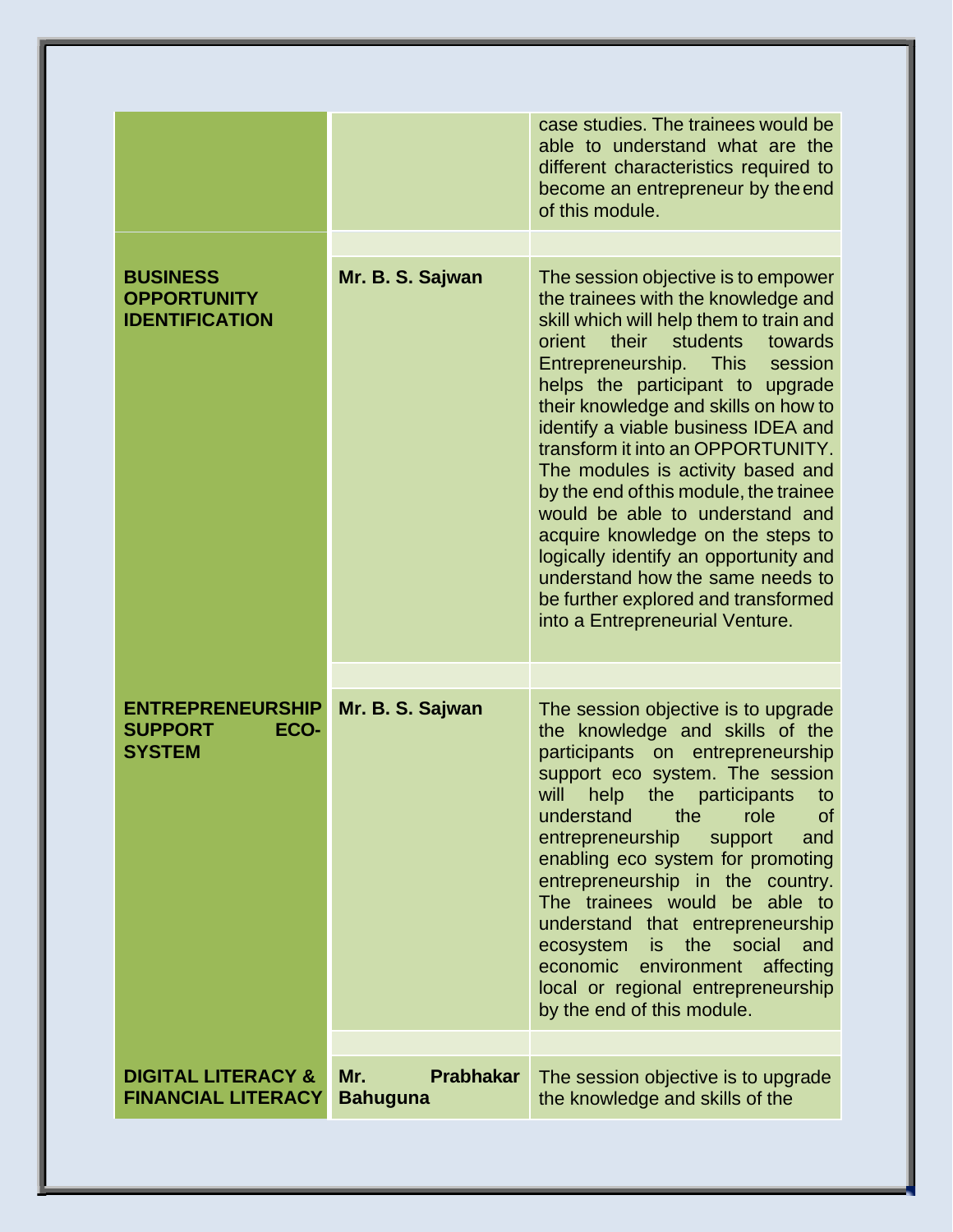|                                                                          |                                      | participants on digital literacy. The<br>session will help the participants to<br>understand the role digital literacy<br>for promoting entrepreneurship in<br>the country. The trainees would be<br>able to understand that digital<br>literacy refers to an individual's<br>ability to find, evaluate,<br>and<br>compose clear information through<br>writing and other media on various<br>digital platforms by the end of this<br>module.                                        |
|--------------------------------------------------------------------------|--------------------------------------|--------------------------------------------------------------------------------------------------------------------------------------------------------------------------------------------------------------------------------------------------------------------------------------------------------------------------------------------------------------------------------------------------------------------------------------------------------------------------------------|
| <b>HEALTH</b><br>HABIT,<br><b>AND</b><br><b>HYGEINE</b><br><b>SAFETY</b> | <b>Mr.Arun</b><br><b>Bahadurchan</b> | The session objective is to upgrade<br>the knowledge and skills of the<br>participants on health,<br>habit,<br>hygiene and safety. The session will<br>help the participants to understand<br>the important role of health, habit,<br>hygiene and safety for starting and<br>running an enterprise. The trainees<br>would be able to understand health<br>habit, hygiene and safety measures<br>to be adopted by the enterprise by<br>the end of this module.                        |
| <b>AN</b><br><b>OVERVIEW</b><br><b>OF</b><br><b>MARKET SURVEY</b>        | Mr. B. S. Sajwan                     | The session objective is to upgrade<br>the knowledge and skills of the<br>participants on market survey. The<br>session will help the participants to<br>understand the different methods of<br>market survey for starting an<br>enterprise. The trainees would be<br>able to understand that market<br>surveys collect data about a target<br>market such as pricing trends,<br>customer requirements, competitor<br>analysis, and other such details by<br>the end of this module. |
|                                                                          |                                      |                                                                                                                                                                                                                                                                                                                                                                                                                                                                                      |
| <b>TYPES</b><br><b>OF</b><br><b>ENTERPRISES</b>                          | Mr. P. K. Arora                      | The session objective is to upgrade<br>the knowledge and skills of the<br>participants on types of enterprises                                                                                                                                                                                                                                                                                                                                                                       |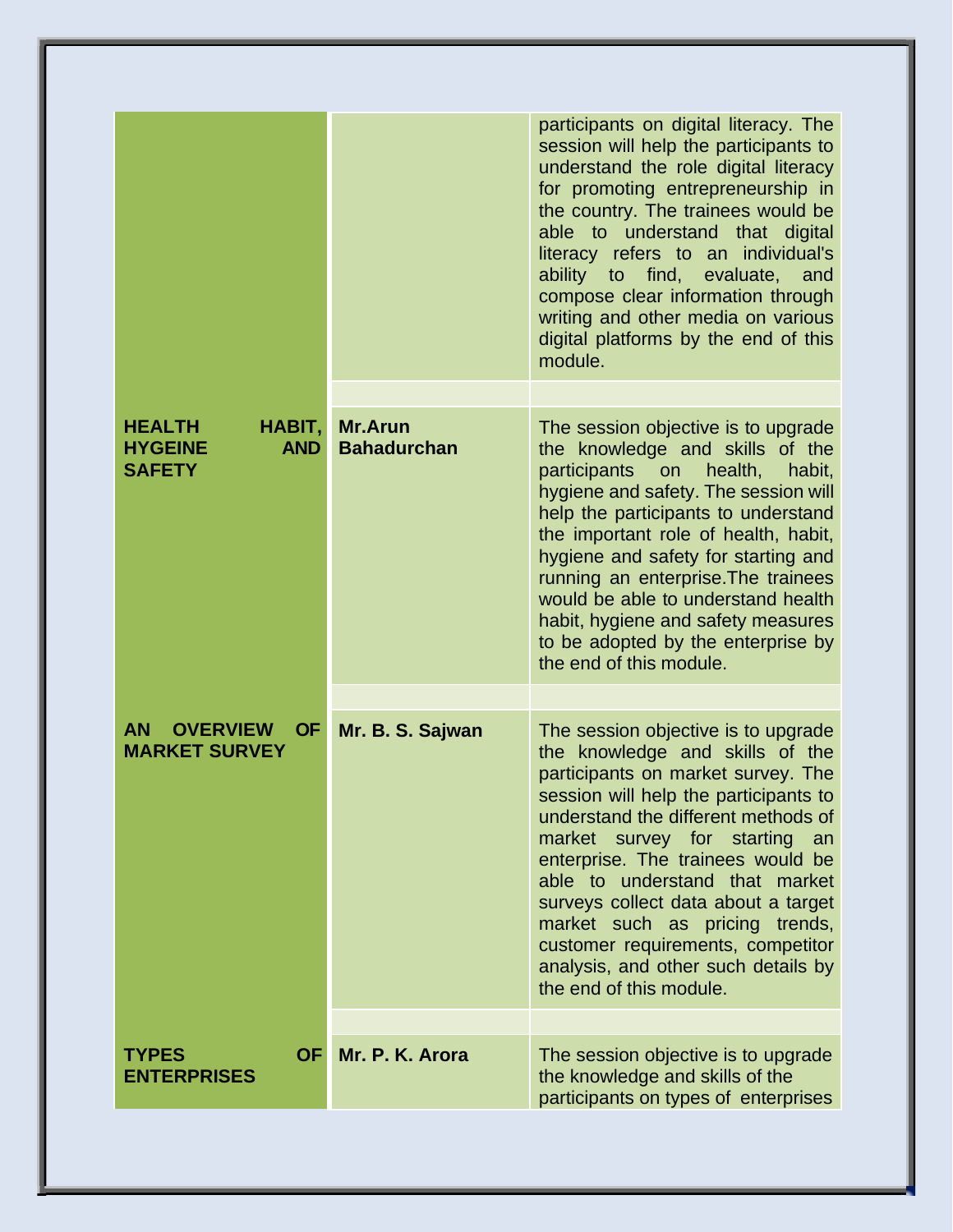|                                                                                           |                 | will<br>.The<br>session<br>help<br>you<br>understand different types of legal<br>entity which may be formed for<br>running and starting an enterprise.<br>By the end of this module, the<br>trainee would be able to understand<br>that there are several types of<br>enterprise, each one distinguished<br>by its legal ownership.                                                                                                                                                                                                     |
|-------------------------------------------------------------------------------------------|-----------------|-----------------------------------------------------------------------------------------------------------------------------------------------------------------------------------------------------------------------------------------------------------------------------------------------------------------------------------------------------------------------------------------------------------------------------------------------------------------------------------------------------------------------------------------|
| <b>AND</b><br><b>PROCEDURE</b><br><b>FOR</b><br><b>FORMALITIES</b><br><b>BANK FINANCE</b> | Mr. P. K. Arora | The session objective is to upgrade<br>the knowledge and skills of the<br>participants on procedure<br>and<br>formalities for bank finance. The<br>session will help in gaining<br>knowledge on step<br>by<br>step<br>procedure and formalities which are<br>required for seeking loan from the<br>banks or financial organization. The<br>trainee would<br>able<br>be<br>to<br>understandthe policy and guidelines<br>adopted by a bank and lending<br>process in a systematic<br>and<br>methodicalmannerby the end of this<br>module. |
| <b>BUSINESS PLAN</b>                                                                      | Mr. P. K. Arora | The session objective is to upgrade<br>the knowledge and skills of the<br>participants on business plan. The<br>session will help participants to<br>understand different components of<br>business plan. By the end of this<br>module, the trainee would be able to<br>understand that a business plan is a<br>written document describing the<br>nature of the business, the sales<br>and marketing strategy, the financial<br>background<br>and<br>contains<br><sub>a</sub><br>projected profit and loss statement.                  |
| <b>ENTERPRISE</b><br><b>MANAGEMENT</b>                                                    | Mr. D. K. Singh | The session objective is to upgrade<br>the knowledge and skills of the<br>participants<br>enterprise<br>on and the set of the set of the set of the set of the set of the set of the set of the set of the set of the set of the set of the set of the set of the set of the set of the set of the set of the set of the set of the se                                                                                                                                                                                                  |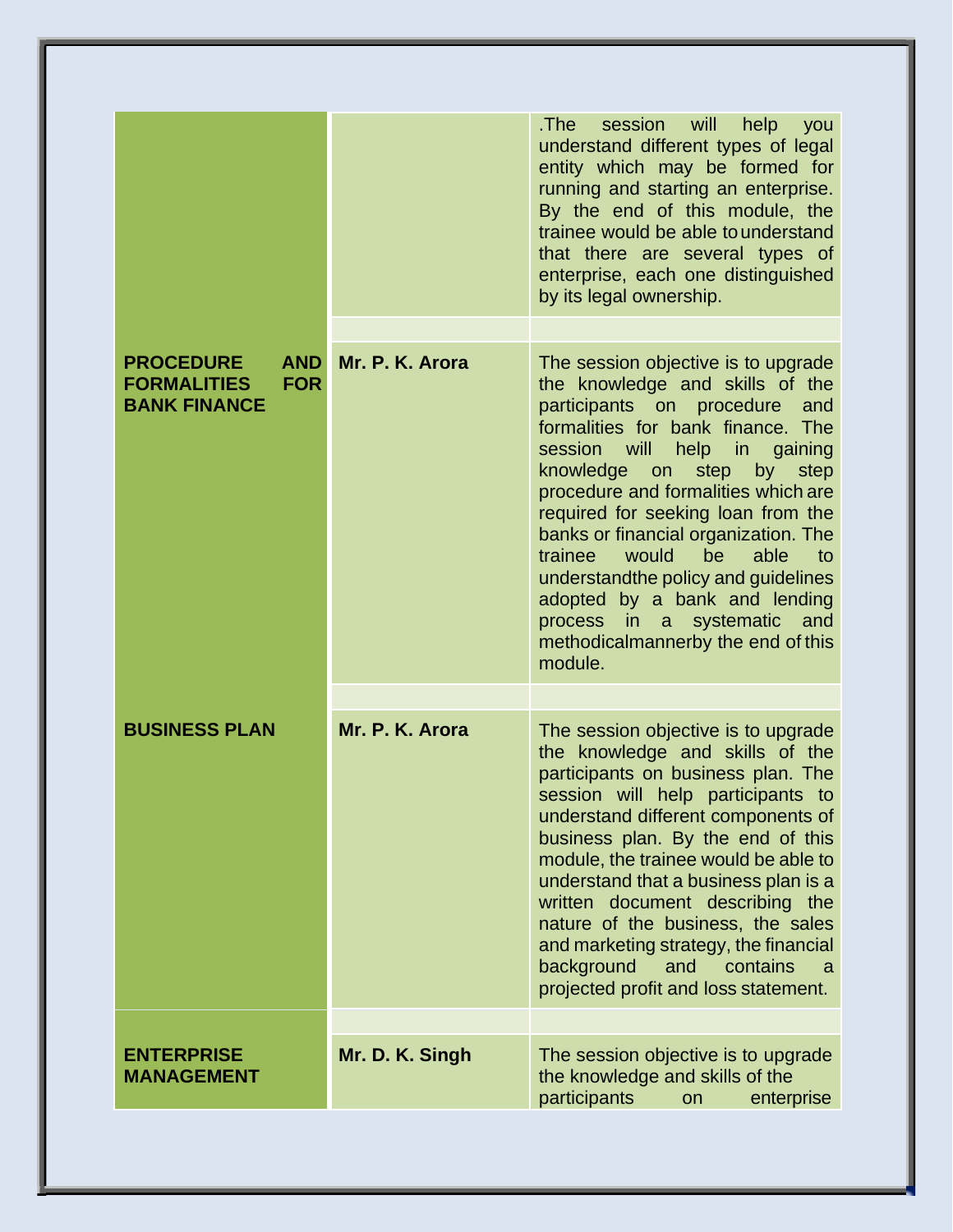management. The session will help the participants to understand the different steps of enterprise management. The trainees would be able to understand that Enterprise management is a term used for businesses to manage vital day-to-day processes such as inventory management, accounting, human resources and customer relationship management by the end of this module.

**NB: The online exam will be conducted at the end of the programme. The certificate will be issued based on assessment. The participants who will score above sixty percent are eligible for getting the certificate.**

| <b>FACULTY PROFILE</b>                                                    |                                                                                                                                                                                                                                                                                                        |  |
|---------------------------------------------------------------------------|--------------------------------------------------------------------------------------------------------------------------------------------------------------------------------------------------------------------------------------------------------------------------------------------------------|--|
| Ms. Anuradha Vemuri,<br><b>Director General, NIESBUD</b>                  | $IFS-91$                                                                                                                                                                                                                                                                                               |  |
| <b>Dr. Poonam Sinha</b><br>Director, Entrepreneurship<br><b>Education</b> | A dynamic professional with a career spanning<br>over 25 years, she has done her Doctorate in<br>Psychology from BHU. Has been known and<br>regarded as an Expert in Entrepreneurship<br>Development, Women Empowerment<br>and<br><b>Advocacy for promoting Entrepreneurship across</b><br>the nation. |  |
| Mr. P. K. Arora<br><b>Senior Advisor</b>                                  | A Banking Professional with a vast experience of<br>over 30 years highly recognized for his deep<br>understanding of banking procedures, financial<br>understanding and guidance. Has been a member<br>of various expert panels and committees of<br>nationalized banks.                               |  |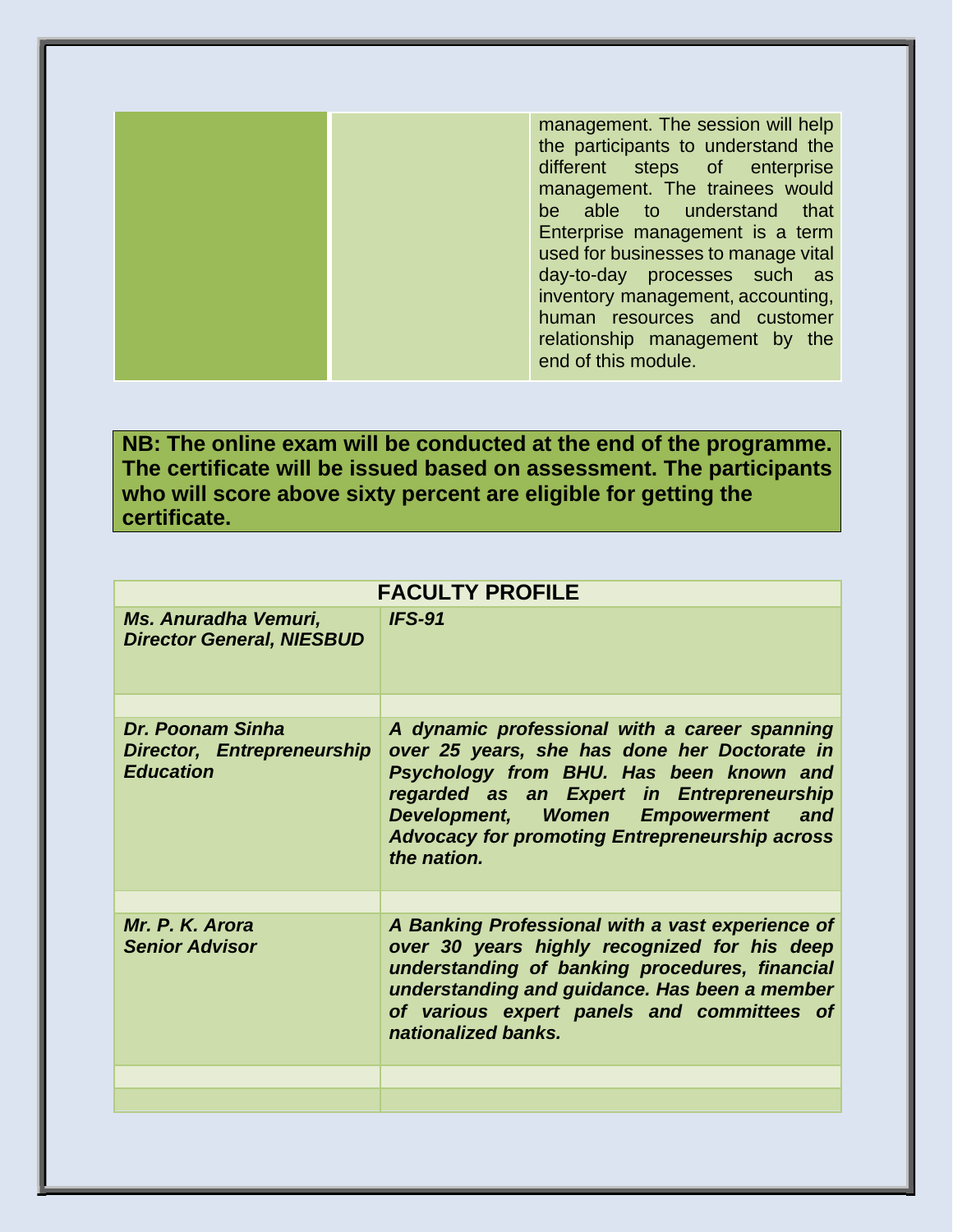| Mr. D. K. Singh<br><b>Chief Consultant</b>        | Has a total work experience of over 25 years in the<br>field of Training and development. He is<br>recognized as an expert in Training and Cluster<br>development and management.                                                                                 |
|---------------------------------------------------|-------------------------------------------------------------------------------------------------------------------------------------------------------------------------------------------------------------------------------------------------------------------|
| Mr. B. S. Sajwan<br><b>Chief Consultant</b>       | Has a total work experience of over 15 years in the<br>field of Entrepreneurship Development, has<br>exhaustively in promoting<br>worked<br>entrepreneurship. Is widely known for counseling,<br>mentoring and<br>handholding<br>budding<br><b>Entrepreneurs.</b> |
|                                                   |                                                                                                                                                                                                                                                                   |
| Mr. Prabhakar Bahuguna<br><b>Chief Consultant</b> | Has a total experience of over 15 years in training<br>and development, specialization in the area of<br><b>Financial Management and Accounting.</b>                                                                                                              |
|                                                   |                                                                                                                                                                                                                                                                   |
| Mr. Arun Bahadurchand<br><b>Chief Consultant</b>  | An Accredited Trainer having experience of over<br>10 years in the field of Entrepreneurship Training,<br>mentoring and handholding.                                                                                                                              |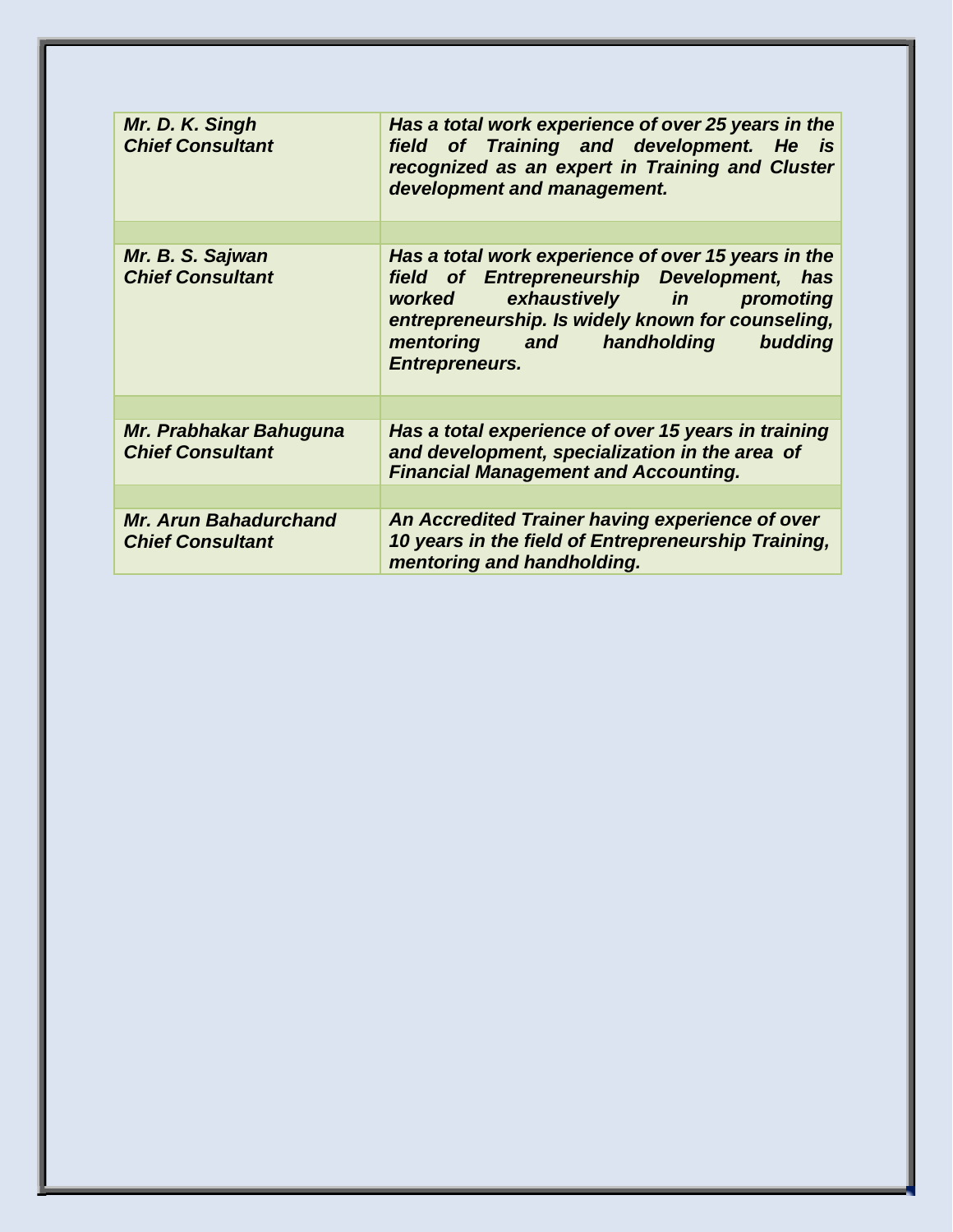# **ONLINE TRAINER'S TRAINGING PROGRAMME ON EMPLOYABILITY, ENTERPRENEURSHIP & LIFE SKILLS**

### **PROGRAMME SCHEDULE**

## **ACADEMIC SESSIONS : 06 – 09 June 2022**

| <b>Date</b> | <b>Session</b> | <b>Timing</b>                     | <b>Topic</b>                                                                                                             | <b>Faculty</b>                                    |
|-------------|----------------|-----------------------------------|--------------------------------------------------------------------------------------------------------------------------|---------------------------------------------------|
| 06 June '22 |                | 11 AM - 11.15 PM                  | Program Inaugural<br><b>Address &amp; Program</b><br>Overview                                                            | Dr Poonam Sinha<br>Director-EE,<br><b>NIESBUD</b> |
|             | $\mathbf{I}$   | $11.15$ AM $- 12.00$<br><b>AM</b> | <b>MICRO LAB-</b><br>Icebreaking and<br>getting along with team<br>with positive and open<br>mind and Learn to<br>Listen | <b>Guest Faculty</b>                              |
|             | III            | $11.45$ AM $- 12.15$<br><b>PM</b> | <b>Why Entrepreneurship-</b><br><b>Concept and</b><br>Importance                                                         | Dr Poonam Sinha<br>Director-EE,<br><b>NIESBUD</b> |
|             | IV             | $12.15$ PM $- 1.15$<br><b>PM</b>  | Life<br>Skills/Employability<br>skills                                                                                   | Dr. Neelam                                        |
|             |                | $1.15$ PM $- 2$ PM                | <b>BREAK</b>                                                                                                             |                                                   |
|             | $\mathbf{V}$   | $2PM - 3PM$                       | Health, Habits,<br><b>Hygiene and Safety</b>                                                                             | Mr. Sanjay Bartwal                                |
| 07 June '22 |                | 11 AM - 12 PM                     | Entrepreneurial<br>Motivation<br>(EMT-Lab)                                                                               | Mr. Sanjay Bartwal                                |
|             | $\mathbf{II}$  | 12 PM - 1 PM                      | Characteristics of an<br>Entrepreneur                                                                                    | Dr Poonam Sinha                                   |
|             |                | $1PM - 2PM$                       | <b>BREAK</b>                                                                                                             |                                                   |
|             | III            | $2PM - 3PM$                       | <b>Business Opportunities</b><br>Identification                                                                          | Dr. Neelam                                        |
|             |                |                                   |                                                                                                                          |                                                   |
| 08 June '22 |                | 11 AM - 12 PM                     | Entrepreneurship<br><b>Support Eco-System</b>                                                                            | Mr B S Sajwan                                     |
|             | $\mathbf{I}$   | 12 PM - 1 PM                      | Digital Literacy &<br><b>Financial Literacy</b>                                                                          | Mr Prabhakar<br>Bahauguna                         |
|             |                | $1 PM - 2 PM$                     | <b>BREAK</b>                                                                                                             |                                                   |
|             | III            | $2PM - 3PM$                       | <b>Types of Enterprises</b>                                                                                              | Mr P K Arora                                      |
|             |                |                                   |                                                                                                                          |                                                   |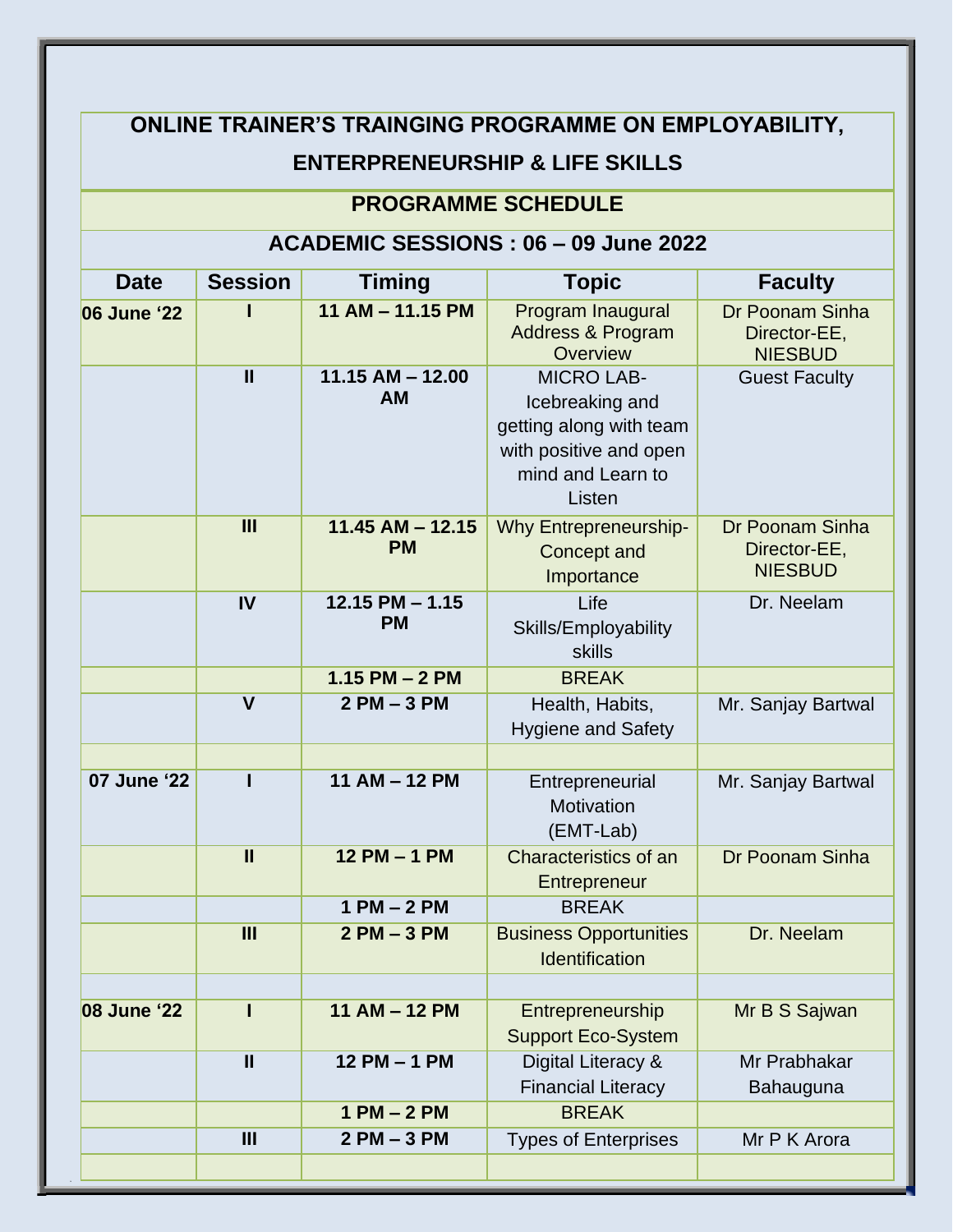| 09 June '22 |               | 11 AM - 12 PM     | An Over View of             | Dr. Neelam    |
|-------------|---------------|-------------------|-----------------------------|---------------|
|             |               |                   | <b>Market Survey</b>        |               |
|             | $\mathbf{II}$ | 12 PM - 1 PM      | Procedure and               | Mr P K Arora  |
|             |               |                   | <b>Formalities for Bank</b> |               |
|             |               |                   | Finance /                   |               |
|             |               |                   | Preparation                 |               |
|             |               |                   | of Business Plan            |               |
|             |               | $1 PM - 2 PM$     | <b>BREAK</b>                |               |
|             | III           | $2PM - 3PM$       | <b>Enterprise</b>           | Mr D K Singh  |
|             |               |                   | Management                  |               |
|             | IV            | 3 PM - 3.30 PM    | Feedback                    |               |
|             | $\mathbf v$   | $3.30$ PM $-4$ PM | Assessment                  | Mr P K Arora/ |
|             |               |                   |                             | Mr. Rudra     |